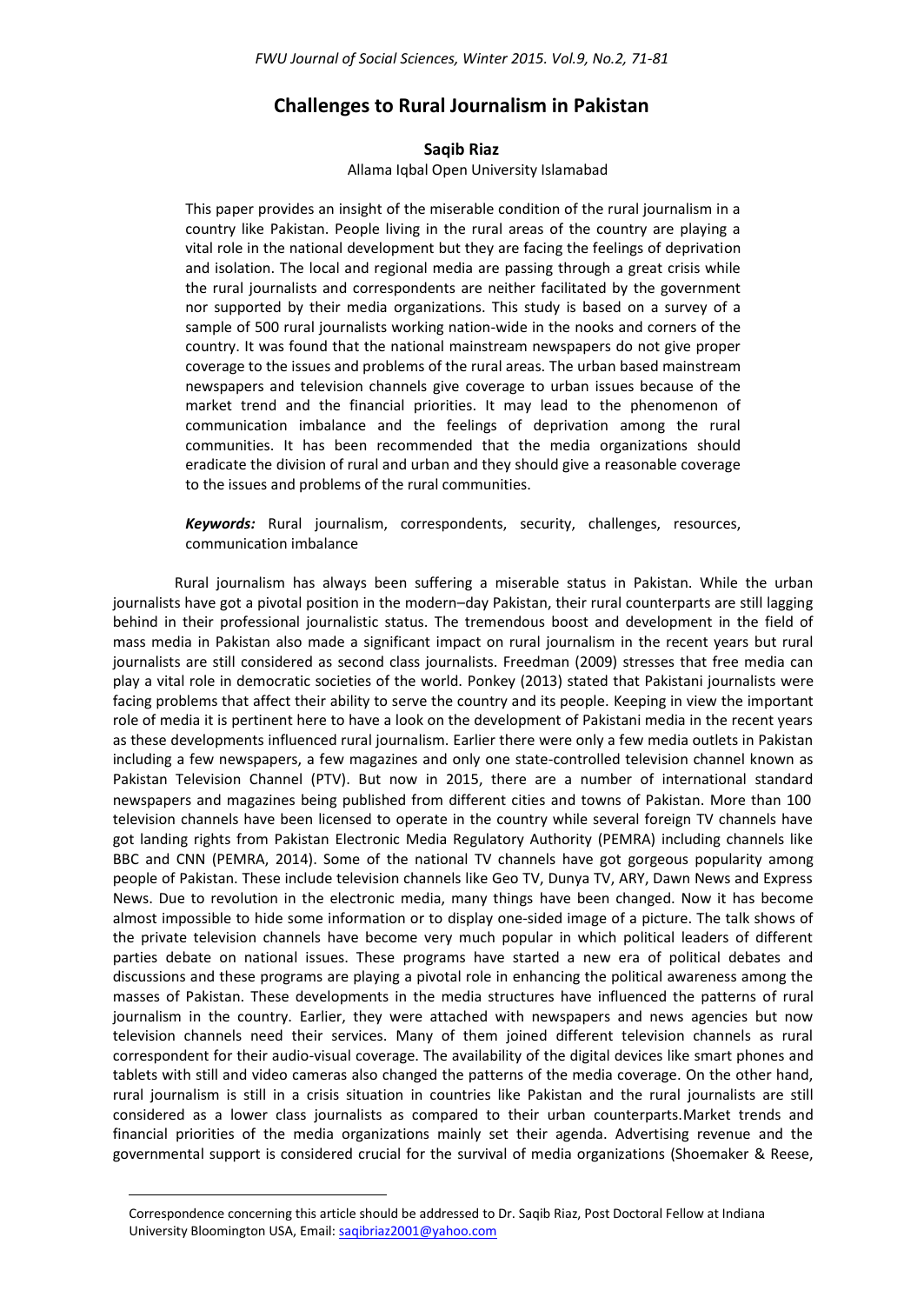1994) and both of these supports come from the urban areas. Hence economic priorities of the media organizations also become hurdle in the coverage of the issues and events of rural communities.

## **Under-representation of Rural Areas in Mainstream Media**

Rural areas are heavily ignored by the mainstream national media in almost every part of the world. Freedom of expression is considered a fundamental human right in the whole world but people living in the rural areas are not given chance to express their views and comments. Their issues are not highlighted by the mainstream national media. Most of them are still away from the online media and even social media because much of them do not have a computer or internet availability to express their concerns and share their views. Rural women are especially ignored by the media and their role in the development of economic and social development of the society is mostly ignored. The UNESCO adviser on communication and information in Asia, Dr W. Jayaweera (2003) underlined the need for extending media coverage to the rural areas with special focus on women. He was addressing a seminar that was presided by the Director UNESCO office in Islamabad. He said that the mainstream media ignores rural areas in their coverage. He further informed that UNESCO was trying to help set up community radio stations to highlight the social and economic issues and enhance local communities' access to information. As a pilot project the UNESCO also selected 250 families that will receive information and communication technology. The speakers of the conference on rural journalism emphasized for the improvement in the levels of freedom of expression and quality of production to have a greater impact on the awareness level of the people living in the rural areas of Pakistan. There is still a long way to go and several barriers to remove. There is a need to raise the professional competence of journalists about the problems and challenges of the people living in the rural areas. There is a need to give proper coverage to the problems of the people living in the villages and small towns including the problems of lack of health and educational facilities. Research shows that rural areas are getting better coverage of their issues in the advanced countries of the world as compared to the past. The report "Media Coverage of Rural America 2004 vs. 2002" shows that the number of news stories of rural areas was found greater in 2004 than it was in 2002 . The researchers examined 529 news stories in ten leading American newspapers with the help of Lexis-Nexus and found that the number of news stories published in 2004 was greater than the number of news two years ago. (Lichter, R.S. 2004).

However, the situation is different in the developing countries of the world. For example, a study conducted in the historic city of Aligarh in Uttar Pradesh province of India revealed that the newspapers do not give proper coverage to the issues and problems of the rural areas (Khattri, 2011). The researcher stated on the basis of his research that the Indian newspapers avoid publishing the real problems of the communities living in the rural areas because of the market trends and financial constraints. These are just two examples, one from an advanced country and the other from a developing nation. The situation in Pakistan is adverse than India as the number of news stories about the issues and events of the rural areas remain very low in Pakistani media. Memon (2013) states that the journalistic autonomy in Sindh is limited mainly due to the policies of media organizations. He argues that the rural areas of the interior part of Sindh province are highly ignored by the mainstream media.

Rural areas play a pivotal role in a country's economy. Especially the biggest profession of a country like Pakistan is agriculture which is totally based in rural areas. Rogers and Shoemaker (1971) found that television play an important role in agricultural development of a country. Farmers play a significant role in the economy of our country but the mainstream Pakistani media seldom give coverage to their issues and problems. On the other hand, the urban based television channels do not give a reasonable coverage to the problems of the people associated with the profession of agriculture who live in the rural areas. People living in the urban areas are not at all aware of their problems like hike in fertilizers' prices and electricity tariff, shortage of water for irrigation, damages of crops by insects etc. Most of these issues are ignored by the mainstream print and electronic media. Zia and Khan (2011) also stated that the Pakistani media gives a little priority to agricultural sector. They conclude:

Regardless of rapid growth of electronic media in Pakistan, particularly television, there is only one dedicated channel for agriculture sector (Sohni Dharti) out of 82 TV channels. Indeed, a single agricultural channel is inadequate for an agricultural country having 67 percent of total population living in rural areas and 44.7 percent of it connected to farming (Zia and Khan, 2011).

In a study Ali (2010) found that in Pakistan rural areas attract media coverage mainly during disaster situation like floods and earthquakes. She also found that the Pakistani media is biased towards the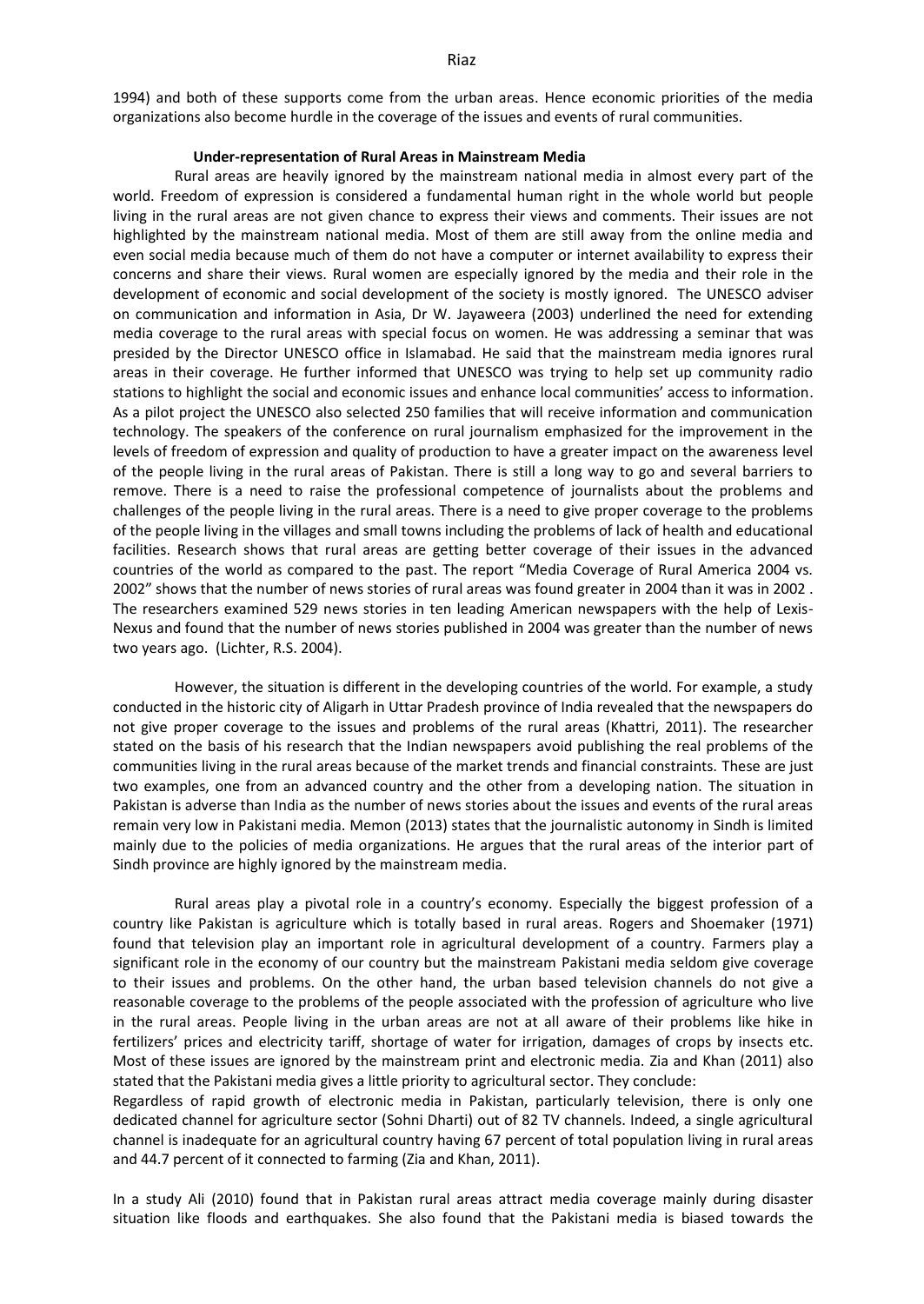coverage of rural women and they depict men in strong key roles and depict rural women as dependent on men. The researcher mentioned that in most of the visual coverage during the floods in 2010 the rural women were showed clad in purdah (veil). Abbasi (2015) mentions that the areas of the Southern Punjab have been ignored by the mainstream traditional media but now social media have emerged as a vital tool for spreading education in this part of the country.

## **Communication Imbalance**

The dominance of the urban based journalism creates feelings of deprivation and isolation. The situation leads towards the phenomenon of communication imbalance between the urban and rural areas of the country which is harmful for the socio-economic development of a society. The feelings of deprivation of the rural areas may lead towards social and economic isolation. It may divide society into fragments instead of strengthening the society with the emotions of unity and harmony. The balance of communication is vital for a society to survive in today's advanced world. People living in the urban areas are already enjoying uncountable facilities that are not available to the rural communities. The communication imbalance between the urban and rural areas adds the feelings of deprivation among the people living in rural areas. The people of the rural areas are playing a very important role in a society like Pakistan. They need to be equally treated with the people living in cities. This is a basic requirement for the national integrity of a country like Pakistan.

Yet there is another vital factor for this situation. All of the prominent and mainstream media organizations, whether print or electronic, are based in big cities of the country where they have employed a reasonable number of journalists, both reporters and editors, for their round the clock news bulletins and periodic publications especially daily newspapers. But these full time urban based journalists can hardly cover the events and issues taking place in their residential cities. They cannot report the events happening in the rural areas especially the far away areas of the country. Therefore the media organizations have to depend on their correspondents living in the towns and villages of the all four provinces and other areas like tribal areas and northern areas of the country. The journalists living in the rural areas of the country are playing an important role in the media industry of Pakistan. They are associated with national media organizations based in the big cities of the country. Some of them work for some local and regional newspapers.

There is a huge gulf between the full time journalists living in the urban areas and the rural journalists living in the far flung areas. They are completely different in terms of their educational background, experience, professional skills, and especially, the wages and privileges. The media personnel living in the big cities are enjoying a good lifestyle with a lot of privileges and benefits in the society. Despite of their very significant role in the media organizations, the rural journalists most of the times are ignored by their organizations as well as by the governmental organizations. They face multifarious challenges and problems while performing their professional requirements. This article focuses on the problems and challenges being faced by journalists and media correspondents working in the rural areas of the country. Following are the most common characteristics of the rural journalists of Pakistan.

## **Journalists without salaries**

Most of the times, rural journalists have to work without proper salaries. Most of the media organizations do not pay salary to their rural correspondents. Madni (2011) mentioned this issue in his article titled as "KP journalists face problems" published in weekly Pulse Islamabad that most of the times media organizations do not pay salaries to their rural correspondents and sometimes they even do not pay the actual expenditures on the reporting of news events. In a research study Babar (2010) found that rural journalists do not get salary from their media organizations.

Very few organizations pay them a small honorarium, stipend or remuneration basically to meet their expenditures of reporting or production charges for video coverage etc. There is no system of regular salaries for the rural journalists working as correspondents of media organizations. Even the Jang Group, the largest media group of the country does not pay any kind of remuneration or honorarium to their rural correspondents. Many rural journalists have to work without any kind of financial benefit from the media organizations. Normally, they are jobless people who want to do reporting as their hobby or just for fun and not as a profession. Some people do their other jobs or business etc. who also act as rural correspondent for some newspaper or TV channel only for satisfaction or to be recognized as a journalist in the society. In some situations, even some shopkeepers become the rural correspondents of some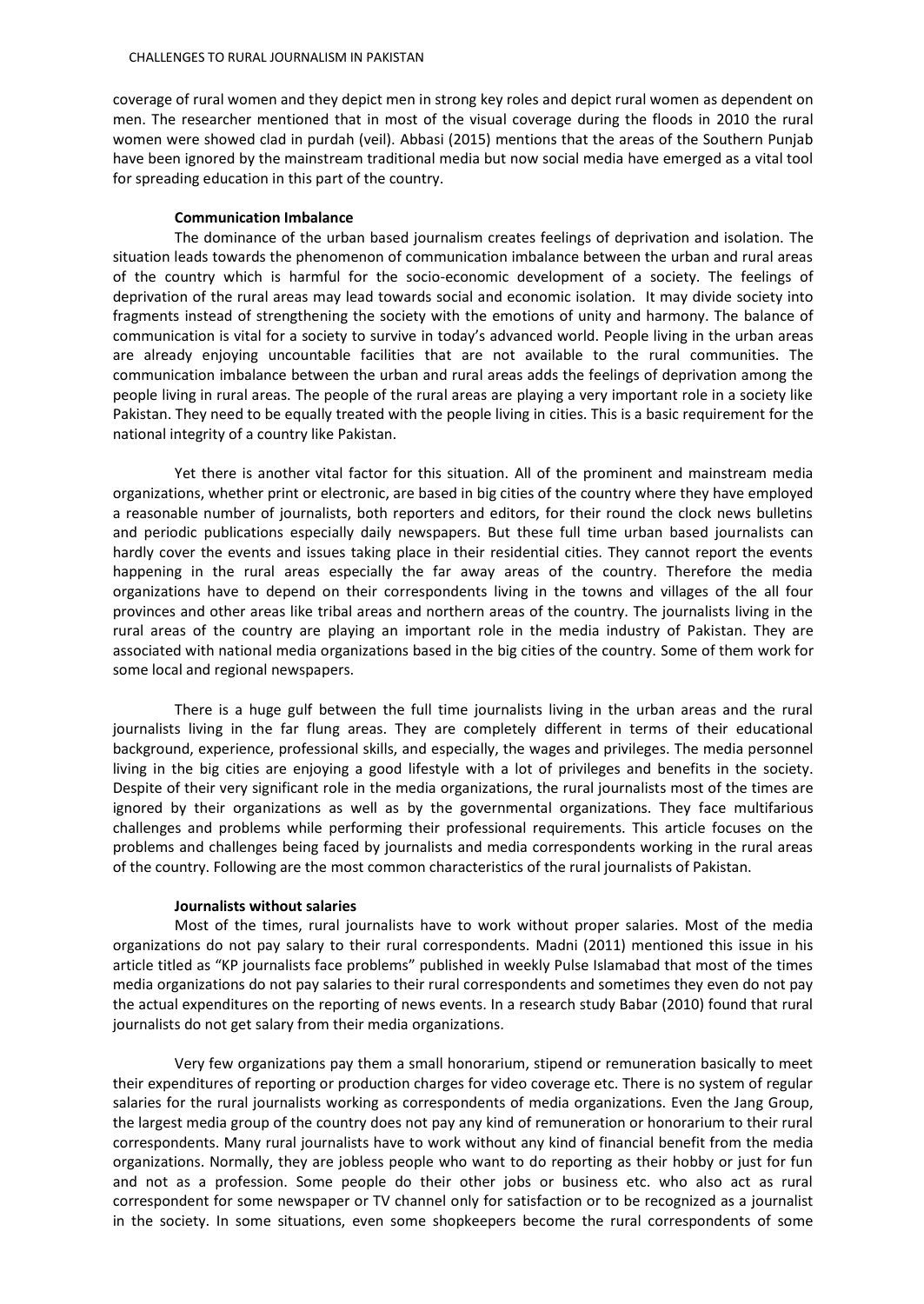newspapers just to boost their daily sales. They expect that when people would come to them with a request to send their news stories to their newspapers for the publicity purpose, their local business will also flourish. Ponkey (2013) found that many Pakistani journalists run their side business projects to meet their both ends because they are not sufficiently paid.

An interesting phenomenon happened when the newspapers launched their television channels in the beginning of the first decade of the new millennium. As a result of this development the same rural correspondents were asked to work for these TV channels in addition to the newspapers. Therefore, the rural journalists had to work both for the print as well as for the electronic media. This is important to mention that some the television channels like Dawn News, ARY Digital, Samaa TV, Dunya News and Geo News pay some modest remuneration to their rural correspondents.

#### **Lack of Education and Experience**

Lack of educational qualification and professional experience is a big problem for the rural journalists in Pakistan. Normally, well-educated and experienced journalists migrate to urban areas for better job opportunities and facilities. Only less educated young men with almost no experience remain there in the villages and small towns. Many rural journalists are having not at all any college degree or any kind of journalistic experience. This deficiency directly affects the media content produced by the rural journalists. Most of the reports submitted by these journalists lack professional journalistic requirements. Normally, their reports are poorly written with a lot of grammatical and spelling mistakes. Therefore, the editorial staff of the media organizations has to rewrite the reports of the rural journalists to meet the minimum professional standard for publishing or broadcasting.

#### **Culture of Exploitation**

There is a stigma on the rural journalists of Pakistan that they exploit people to take their personal benefits from them. It is reported that many of them demand bribe or gifts from the people who have their vested interest in some special kind of news story. Sometimes, they exploit wealthy people asking them to pay money otherwise they would publish or broadcast some news story against them. This attitude paved path for yellow journalism in the country (Riaz, 2005). It has raised questions on the sacredness of the profession of journalism in Pakistan. The culture of journalistic exploitation has spread all over the country. Babar (2010) says that although many journalists are earning a very less amount of money, some of them made millions from the same profession. He pointed about the malpractices of the profession of journalism in the country.

#### **Security Concerns for Rural Journalists**

Journalists' security is a worldwide issue of significance. In the developing countries like Pakistan this issue has become pretty much important due to a number of events happened in the recent past. The problem of the security threats to journalists is heavily associated with the continuing war against terrorism on the both sides of the Durand line, 2640 kilometer long border line between Pakistan and Afghanistan. As a result of ongoing war on terror, militancy increased in the tribal areas of the country. American drone attacks in the tribal areas also boomed the fire of resistance and revenge in these areas. These areas have been a center of the militant activities of the Tehrik-e-Taliban Pakistan (TTP). A report issued by the Rural Media Network Pakistan (2013) states that the security of media persons is one of the biggest hurdles in media reporting in Pakistan. The report further says that there is no arrangement for the security of the rural journalists either from the authorities or from the media organizations.

The history of the last decade is full of events of murders and kidnappings of the rural journalists in Pakistan. Especially, the media correspondents working in the tribal areas of Pakistan are living in high risk situations. To write a report against the militant groups in the tribal areas of the country is really a very challenging job to do with a risk of life-threat. Rural journalists who cover sensitive issues like terrorism and war against terrorism face a lot of pressures from different segments of life including the pressure groups and the intelligence agencies. The problem of insecurity of the journalists has been recognized worldwide. For example, an American organization The Committee to protect Journalists (2013) reported that Pakistan has become one of the most dangerous places on earth for the journalists. The report stated that 52 journalists have been killed in Pakistan since 1992 till now. One of the prominent Paris-based organization Reporters without Borders claimed that Pakistan had the second highest death toll for journalists after Iraq in 2008 (Reporters without borders, 2008). The same organization declared Pakistan as the deadliest country ranked 151 among 178 countries worldwide on the press freedom index 2011-12.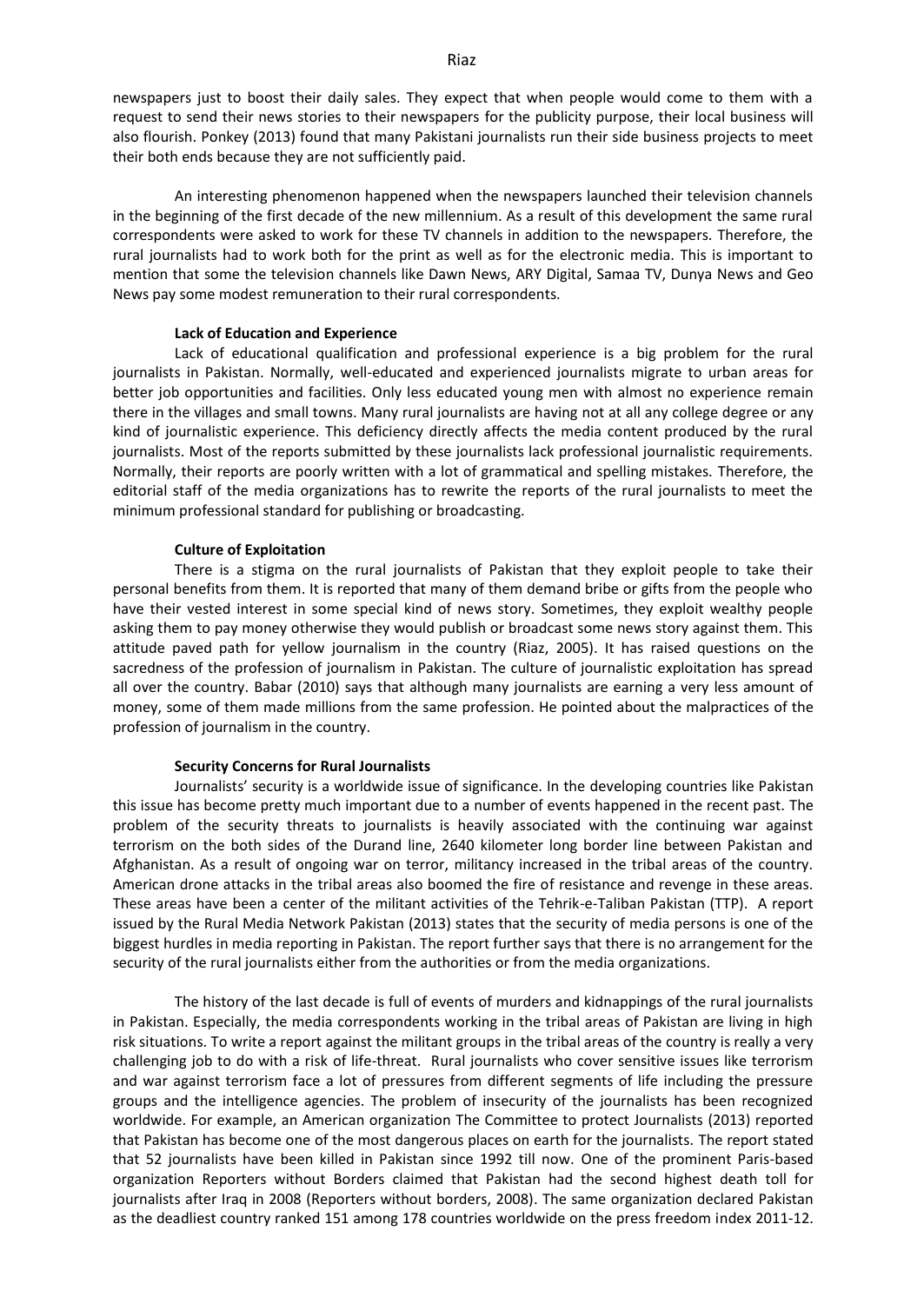Pakistan has been sandwiched between Afghanistan (150) and Iraq (152) (Reporters without borders, 2012). A report issued by International Media Support (2009) has also unveiled the threats and issues of security for the Pakistani journalists. The report says:

Pakistan ranks as the most deadly country in the world for journalists. The security and safety situation in the conflict-affected areas, the Federally Administered Tribal Areas (FATA) and North West Frontier Province (NWFP),are the most grievous. Here journalists face propaganda, threats, coercion, and targeted killings. Some areas are effectively no-go areas for journalists; and the journalists working in the conflicts epicenters have adapted to self censorshipin order to not antagonize the conflicting parties (International Media Support 2009, p.6).

## **Lack of Professional Training**

The practice of professional training for rural journalists seldom exists in the country. This phenomenon exists in many parts of the world. Even in the world's most advanced countries like the USA training opportunities for the training of rural journalists are scare (Denton, 2012). A few efforts have been made in the recent past to train rural journalists. Some international organizations like FES of Germany have sponsored training workshops but these efforts are not sufficient. Actually, the training problem is a complex issue because the nature of job of the rural journalists in Pakistan is different from other parts of the world. The training model of the international funding agencies normally does not work properly in Pakistan. Furthermore, majority of the rural journalists could not have any opportunity to attend a training course for reporting news. Neither the Government nor the media organizations took any step to professionally train the rural journalists to produce media reports of good quality and high standard. Most of the rural media reporters working in the media organizations have no opportunity for their professional training. They are unaware of the use of latest media technologies. They just learn from others working in the field. The lack of professional training can be felt in the news stories and video films produced by the rural journalists. In most of the developed countries, media organizations arrange comprehensive training courses for their urban as well as rural journalists. The journalists are trained how to report the issues and events and how to make good news story. But in countries like Pakistan the situation is totally different. Anas (2010) stressed in his article that the rural journalists should be appointed on regular basis and they should be provided proper professional training to bring out better news from rural areas. There is a great need to launch professional training programs for the journalists living in the rural areas of the country. Their proper training can result in the production of good news stories for the media organizations. International media organizations like UNESCO and USEFP should launch training programs for the rural journalists working in the far- away areas of the developing countries like Pakistan. Universities and media houses can play a real significant role in training the rural journalists in Pakistan.

#### **Lack of Access to Sources of Information**

Pakistan Right to Information Act 2013 and Freedom of Information Ordinance 2002 provide legal right to every citizen of Pakistan to have access to information but practically journalists face many difficulties to have an access to official documents. The situation is more adverse with the rural journalists. Normally, rural journalists have lack of access to the sources of information. Unlike the sharp and active city reporters, the rural correspondents are not able to reach to the sources of information. Most of the times, they rely on the easily available information from different people. That is the reason that big news stories seldom come from the rural areas. Mostly, big news stories are originated from the urban areas and big cities. In general, the rural media correspondents rely on press releases issued by individuals and organizations etc.

## **Lack of Access to New Media Technologies**

Most of the rural areas of the country are still going on the old traditional track without having access to internet and latest media technologies. According to a recent survey only 1.3% rural homes are equipped with internet connections as compared to 17.4% of the urban homes (Pakistan Demographic and Health Survey, 2014). Because of the unavailability of the internet connectivity most of the rural correspondents of the Pakistani newspapers are deprived of the modern facilities of information gathering and processing. Unavailability of the internet multiplied by financial problems, and low education rate might be the biggest obstacles for the lack of latest media technologies. It results in slow and poor quality of the news reports they send to their organizations. Furthermore, local and regional newspapers being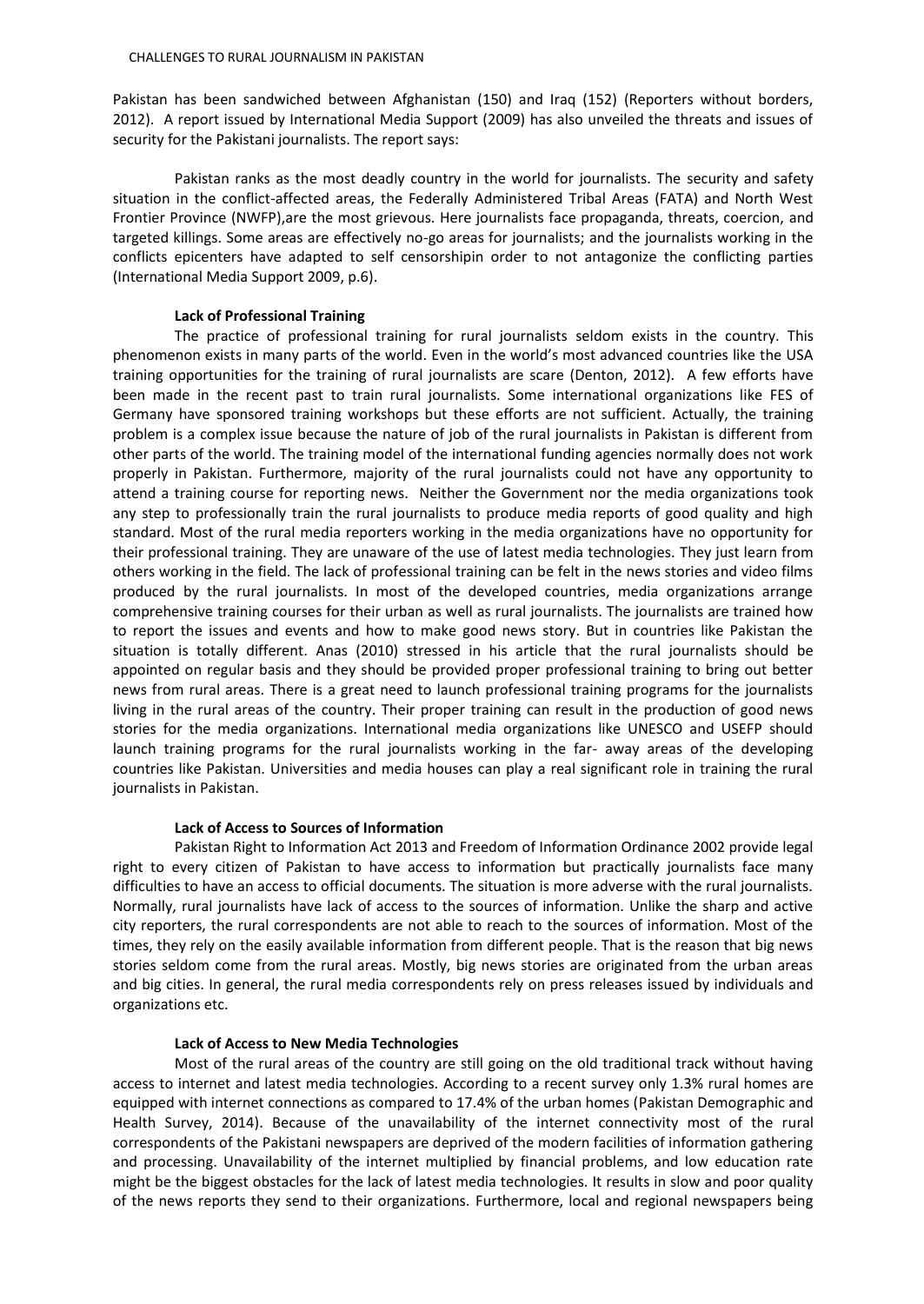published from different big and small cities also lack latest media technologies because of their limited financial resources which result in poor quality production of the newspapers and magazines.

## **Research Methodology**

A self-administered survey of the rural journalists was conducted to investigate their problems. A sample of 500 rural correspondents was selected from all over the country. 100 respondents each were selected from the provinces of Punjab, Sindh, KPK and Azad Kashmir while 50 each from Baluchistan and Northern areas of the country. Purposive sampling method was adopted for this research being the most appropriate research method for this kind of study. The survey was administered with the help of a group of volunteer students of Mass Communication and local press clubs in different parts of the country. The questionnaire was distributed through personal visits of the surveyors. Most of the respondents were contacted at the local press clubs and the offices of the unions of journalists. Majority of the rural journalists highly cooperated and filled their questionnaires. These respondents were associated with television channels, newspapers, magazines and news agencies working in the big cities. Many of them (170 out of 500) were found simultaneously associated with more than one organization.

#### **Findings of the Study**

The most important question from the respondent journalists was about their salaries and financial benefits from the media organization for which they perform the duties of a correspondent. Majority of the respondents (60%) replied that they neither receive any kind of salary nor other financial benefit from their media organization. Fifteen percent (15%) respondents replied that their organization gives them some money for sharing the expenditures of mail, fax and stationary etc. Twelve percent (12%) told that they get occasional honorarium from the organization they work for while only 13 percent replied that they get a regular salary from their media organizations. The figure 1 elaborates the responses of the respondents in this regard. The results indicate that the rural journalists are not paid for their job. Respondents informed that although the owners of the media organizations earn huge profits but they are not ready to pay salary to them.





The next question was asked about the reason why they work for the organization if they were not paid. It was an open ended question. Most of the rural journalists replied that they work for the media organizations only for their satisfaction and not for the salary. Some stated that they took it as their hobby. Some stated that they wanted to be recognized in the society as a journalist and hence they were happy to work for media as a correspondent, even without salary.

The next question was about their education level. As stated by Shoemaker and Reese (1994) that the educational level of journalists affect the quality of media content they produce. We seldom find some spelling or typographical mistake in the mainstream newspapers because their journalists are normally highly qualified and well educated. As per the results of the survey, almost 22 percent rural journalists stated that they were Master's degree holders while 24 percent were having Bachelor's degree. Twenty five percent (25%) replied that their education level was intermediate while remaining 29 percent rural journalists admitted that were only matriculate  $(10<sup>th</sup>$  grade). Figure 2 elaborates the education and qualification level of rural journalists in Pakistan.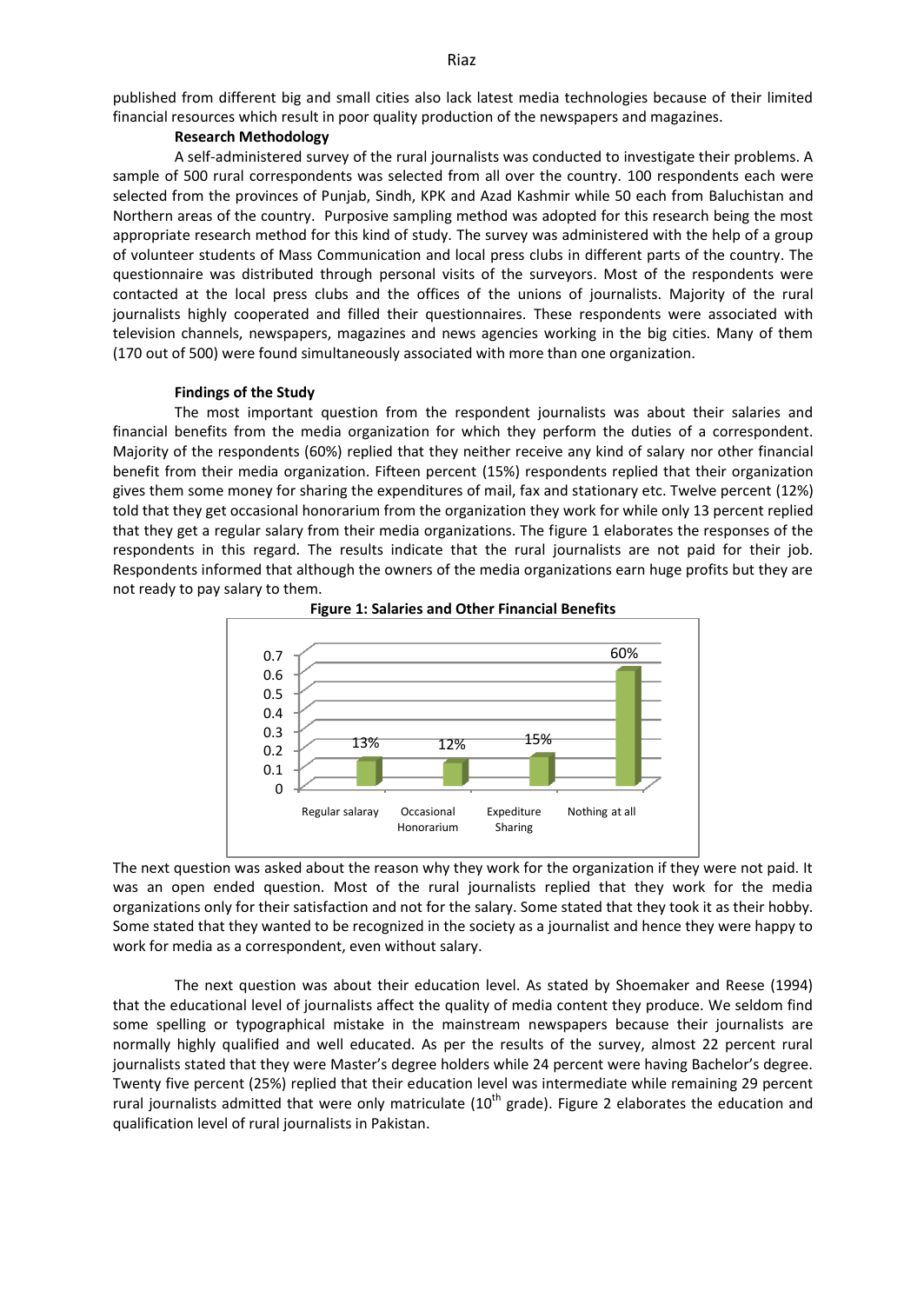

**Figure 2: Qualification Level of Rural Journalists**

The next question was about the professional training of journalism. The respondents were asked whether they got any kind of professional training of reporting news of events and issues or not. A great majority 78% replied that they did not get any kind of professional journalistic training of reporting or editing during their professional life. However, 17 % of them replied that they attended some short courses of reporting and writing news during their job. Only five percent of the respondents replied that they got university education of journalism and mass communication before or during the performance of their job. Figure 3 shows the responses of the respondents. The picture is much clear from these results that a great majority (78%) of the rural journalists are not at all professionally trained for their job. The ratio of the educated correspondents is very less in Pakistan. The lack of professional training directly affects the content they produce.





The next question was asked about the use of computers and internet. Again most of the respondents (55%) replied that they never used computers or any other technical device like i-pad or tablet for their professional activities. Some 22 percent of the respondents informed that they sporadically use computers and internet for information gathering and delivery of their reports to their respective media organizations. Almost a quarter of the respondents (23 %) replied that they frequently use computers and other technical devices with the help of internet for the performance of their professional activities. Most of the respondents who replied the frequent use of the modern technologies belong to big towns with the availability of internet services. However, some of them use wireless internet service provided by some internet provider companies. They are associated with the electronic media organizations of the country where quickest response is a pre-requisite of the organizations. The figure 4 depicts the results in this regard.





The respondents further told that the reasons for not using the latest media technologies lie in their financial limitations, unavailability of the internet connection and non-cooperative behavior of their organizations. They informed that many of them were not at all familiar with the use of these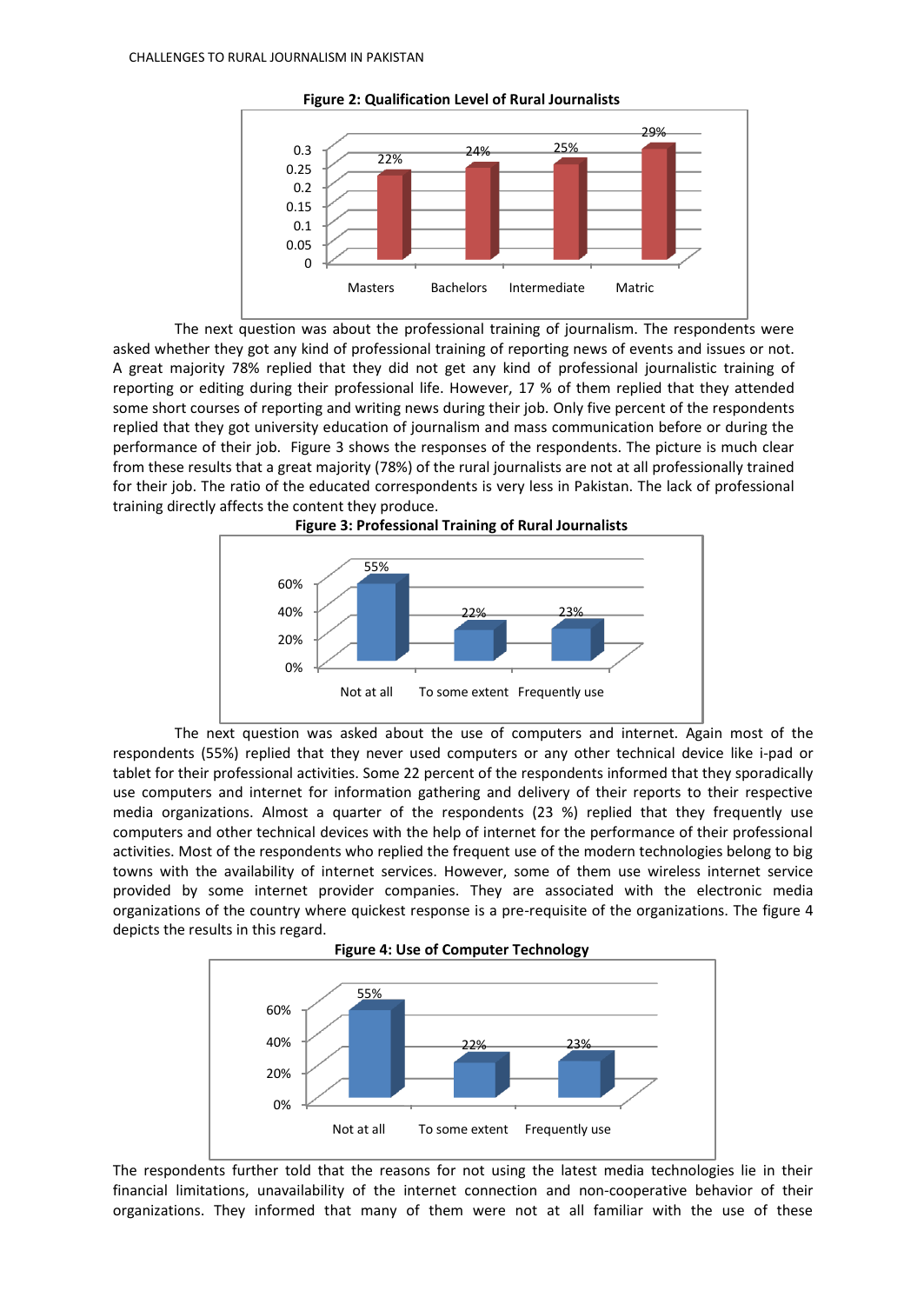technologies. Some of them told that they were unable to purchase and use this kind of technological devices.

## **Coverage of rural areas news by the newspapers**

The respondents were asked a question about the acceptance and publication of their news stories in their respective newspapers. It was found that the newspapers only publish a few news stories from a huge number of news items they send to their newsrooms. A greater number of the news stories of the rural areas are not published because of the limitations of space in newspapers. Here, the issue of priority of news emerges that is a matter of concern for the civil society. The rural correspondents were found extremely upset by the acceptance of their news stories by their media organizations stationed in the big cities of the country. A great majority (77%) of the respondents was found completely dissatisfied with the number of their news stories published in their newspapers. Some 13 percent rural journalists of the study replied that to some extent they were satisfied with the number of news stories that are accepted and published in their respective newspapers. Only 10 % respondents were found completely satisfied with the acceptance and publication of their news reports in their newspapers.

#### **Issues of the Rural Communities in Pakistan**

People living in the rural communities have a great variety of issues and problems in their daily lifestyle. Most of these problems are different from those faced by the people living in the urban communities. Some of the most important issues and problems of the rural areas include local politics, agricultural problems, unemployment, lack of health and educational facilities and crime events like murders and robberies etc. The district and rural correspondents of the newspapers are supposed to report these issues and events as a part of their job. A question was asked from the respondents about the most important issue of their community which they consider to cover and report to their newspaper organization. Fifty seven (57 %) of the respondents replied that they prefer political news as the most important news to cover and to send them to their organizations for publishing purpose. It may include the activities of political parties and local political leaders. They put a huge pressure on the rural journalists to publish their statements and other news reports. 17 % respondents replied that they prefer crime news than any other kind of news stories because these are the most important events for the society. Although crime rate is much lesser in the rural areas of Pakistan than in the cities, but sometimes big incidents like murders and robberies take place which need media reporting. 15% rural journalists included in the study responded that for them lack of health and educational facilities was the most important issue to cover and report for their media organization. Six percent respondents replied that unemployment was the most important issue for them to report because it is directly related with the economic prosperity and even crime. Five percent respondents replied that they prefer other issues to report. Figure 5 reveals the responses of the rural journalists in this regard.



**Figure 5: Issues of Priority for Reporting**

## **Conclusion**

The research study reveals some important findings paving path for synthesizing a better model of rural journalism. It has been found that the media organizations do not give an adequate and reasonable coverage to the issues and events of rural area communities. It is a matter of concern for the civil society, media and the government that almost 70% people living in the villages and small towns of the country are ignored by the mainstream national media. The problems and issues of the rural communities are not properly addressed and given coverage by the national newspapers mainly because of the market trends and financial priorities. Since the advertising income comes from the urban areas, these areas are preferred for the media coverage. The local and regional newspapers are in a miserable condition and unable to play a real significant role in the highly modernized world of latest technologies. In these circumstances this is the duty of the mainstream national media to play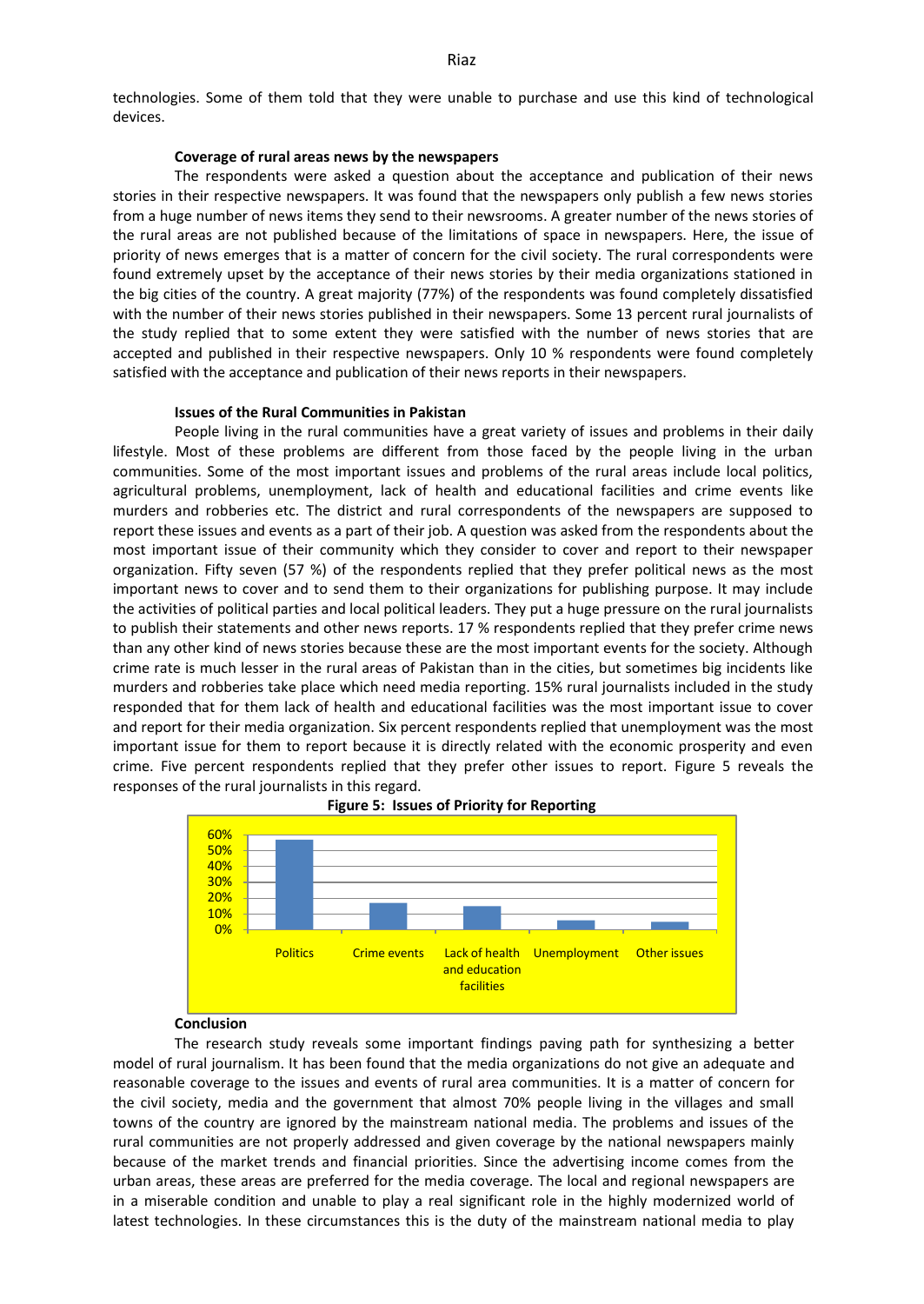their role for highlighting the real issues and problems of the people living in the rural areas. Unfortunately, rural areas are under represented by the Pakistani media especially newspapers. It has also been found that the mainstream national newspapers' correspondents working in the rural communities are facing a lot of problems to perform their professional duties. They are neither welcomed by the government agencies nor supported by their own media organizations. They are playing a vital role with their own zeal and zest but their work is normally not appreciated. Keeping in view these hard realities it is recommended that the media organizations, relevant governmental organizations and the civil society at large should play their role for strengthening rural journalism in Pakistan. The ministry of information of the federal government should play a pivotal role in strengthening and encouraging local and regional newspapers being published from the big and small cities. There is a need of some proper salary structure for the rural journalists and correspondents of national media organizations. The government and the media organizations should develop an infrastructure for the professional training of the rural journalists. They should be facilitated to have access to modern media technologies including computers and internet connections. They should be trained to make the best use of latest media technologies. There is a great need to eradicate the phenomenon of communication imbalance in the society. These steps are vital to bring a real positive change in the rural journalism in Pakistan.

#### **References**

- Abbasi, A. (2015). Role of Social Media for Promotion of Education in Southern Punjab, unpublished masters' thesis, The Islamia University Bahawalpur.
- Ali, Z.S. (2014). Visual Representation of Gender in Flood coverage of Pakistani Print Media, *Weather and Climate Extremes, (4)* pp. 35-49.
- Anas (2010). Problems faced by Journalism in Pakistan, retrieved from [http://mcom101.blogspot.com/2010/01/problems-faced-by-journalism-in\\_08.html](http://mcom101.blogspot.com/2010/01/problems-faced-by-journalism-in_08.html)
- Babar, S. A. (2010) Problems faced by Journalism in Pakistan, retrieved from [http://mcom101.blogspot.com/2010/01/problems-faced-by-journalism-in\\_6819.html](http://mcom101.blogspot.com/2010/01/problems-faced-by-journalism-in_6819.html)
- Committee to Protect Journalists. (2013).<http://cpj.org/killed/asia/pakistan/> (Retrieved on August 19, 2014).
- Denton (2012). Paper presented in the conference on Rural Journalism held in the Shaker village of the Kentucky state USA.
- International Media Support (2009). Media in Pakistan: Between Radicalization and Democratization in an unfolding conflict.
- Jayaweera, W. (2003). Rural Journalism, paper presented in the conference on Rural journalism arranged by UNESCO in Islamabad on February 4, 2003.
- Khattri, N. (2011). Coverage of Rural areas in print media of Aligarh Uttar Pradesh, Association of Communication and Media Studies, New Delhi.
- Lichter, R.S.(2005). Message from Rural America, Media Coverage of Rural America 2004 vs. 2002, Center for Media and Public Affairs, Michigan state.
- Madni, A. (October 2011). KP Journalists face problems, Weekly Pulse Islamabad.
- Memon, B. (2013). Constraints in the professionalization of Journalism in Sindh province, The Sindh University Journal of Education Vol.42 Issue 2012-13, pp.91-104
- Pakistan Demographic and Health Survey (2014). Comprehensive report, retrieved from [http://tribune.com.pk/story/666965/87-of-pakistani-households-own-cellphone-only-6-8-have](http://tribune.com.pk/story/666965/87-of-pakistani-households-own-cellphone-only-6-8-have-internet-connection-survey/)[internet-connection-survey/](http://tribune.com.pk/story/666965/87-of-pakistani-households-own-cellphone-only-6-8-have-internet-connection-survey/)